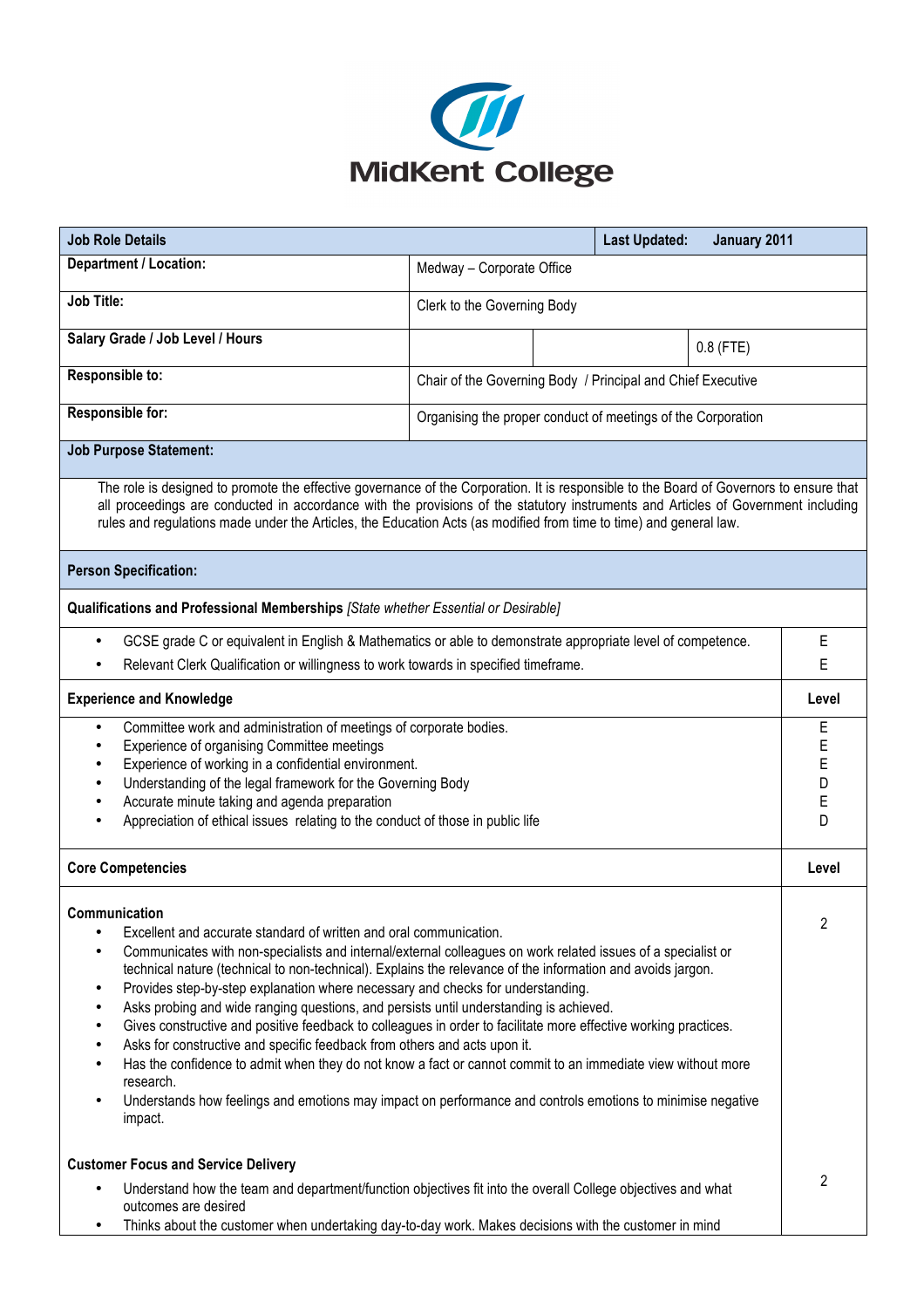| Gives timely advice in response to requests and enquiries. Takes pride in delivering a high quality product or<br>$\bullet$                                                                                                                                            |                |
|------------------------------------------------------------------------------------------------------------------------------------------------------------------------------------------------------------------------------------------------------------------------|----------------|
| service<br>Focuses on the level of service provided by the team, looking to improve current standards<br>$\bullet$                                                                                                                                                     |                |
| Actively seeks out feedback from customers and passes this on to others in the team/area<br>$\bullet$                                                                                                                                                                  |                |
| Helps to determine customer needs and promotes the service provided by the team<br>$\bullet$                                                                                                                                                                           |                |
| Has input into the team and departmental objectives. Provides support and shares objectives with other relevant<br>$\bullet$<br>departments/functions                                                                                                                  |                |
| Organising self and work                                                                                                                                                                                                                                               | 2              |
| Suggests and sets SMART objectives for self and in line with team objectives over short term (3-6 months).<br>$\bullet$<br>Measures and monitors own success.                                                                                                          |                |
| Applies rules or procedures flexibly, depending on the situation or individual, to accomplish tasks more effectively.<br>$\bullet$<br>Open about own learning needs and own weaknesses, finding ways to work to minimise these and build on<br>$\bullet$<br>strengths. |                |
| Responds effectively to changing circumstances. Remains focussed when faced with competing demands.<br>$\bullet$<br>Provides an opinion from their own area of expertise.<br>$\bullet$                                                                                 |                |
| Is aware of own shortfalls and takes charge of personal development. Accepts feedback from others without being<br>$\bullet$<br>defensive.                                                                                                                             |                |
| Is able to use relevant and appropriate technology to meet objectives and get the job done effectively.<br>$\bullet$<br>Estimates time frames and makes schedules, planning ahead medium term. Breaks long or complex tasks down<br>$\bullet$<br>into parts.           |                |
| Focuses on broadening own knowledge and understanding, reviewing own performance against objectives.<br>$\bullet$<br>Develops a breadth and depth of understanding of own subject/area. Transfers new skills to new situations.<br>$\bullet$                           |                |
| Is dependable and thorough taking a systematic approach and looking for ways to improve on own administration.<br>$\bullet$<br>Seeks information on future workloads for coming weeks.<br>$\bullet$                                                                    |                |
| Working with others                                                                                                                                                                                                                                                    | 2              |
| Actively includes others in team activities.<br>$\bullet$<br>$\bullet$                                                                                                                                                                                                 |                |
| Capitalises on diverse skills and ideas.<br>Spends time helping others think through issues.<br>$\bullet$                                                                                                                                                              |                |
| Speaks positively of others.<br>$\bullet$                                                                                                                                                                                                                              |                |
| Challenges behaviour that is inappropriate to fostering a climate of respect and dignity for all.<br>$\bullet$                                                                                                                                                         |                |
| Coaches others on practical tasks and basic technical skills by giving practical assistance to improve ability.<br>$\bullet$<br>Recognises that the ways of getting things done in different departments and teams are not always the same.<br>$\bullet$               |                |
| <b>Problem Solving</b>                                                                                                                                                                                                                                                 | $\overline{c}$ |
| Looks at data and identifies, then prioritises the key issues.<br>$\bullet$                                                                                                                                                                                            |                |
| Applies own knowledge and expertise to develop new approaches.<br>$\bullet$<br>Makes decisions within clearly defines processes and procedures but without supervision, within the bounds of<br>$\bullet$<br>their responsibility.                                     |                |
| Develops alternative solutions, weighing up the pro's and con's and considering the reasoning behind standard<br>$\bullet$                                                                                                                                             |                |
| approaches. Devises different ways to tackle a situation.<br>Generates new ideas and builds on the ideas of others.<br>$\bullet$                                                                                                                                       |                |
| Questions existing approaches and methods.<br>$\bullet$                                                                                                                                                                                                                |                |
| <b>Building relationships</b>                                                                                                                                                                                                                                          | 3              |
| Is able to influence or persuade department or area stakeholders and other members of staff who are not in their<br>٠                                                                                                                                                  |                |
| team<br>Maintains and develops a range of contacts in other areas, keeping them informed<br>$\bullet$                                                                                                                                                                  |                |
| Makes personal commitments in order to build trust and credibility<br>$\bullet$<br>Negotiates difficult agreements<br>$\bullet$                                                                                                                                        |                |
| <b>Managing and Leading</b>                                                                                                                                                                                                                                            |                |
| Gives clear instruction and lets people know what's expected of them. Sets limits for others' behaviour<br>$\bullet$                                                                                                                                                   |                |
| Accepts responsibility for own actions and performance<br>$\bullet$<br>Is self-motivated and motivates others by enthusing them in their job role<br>$\bullet$                                                                                                         |                |
| Does not bully or harass and does not tolerate inappropriate behaviour in others<br>٠                                                                                                                                                                                  |                |
| Builds others' confidence, making them feel better equipped to do their jobs<br>$\bullet$                                                                                                                                                                              |                |
| Seeks feedback from others to challenge own assumptions about an individual's performance or development<br>$\bullet$<br>need                                                                                                                                          |                |
| Identifies self-training needs and current job related needs of others within their team<br>$\bullet$                                                                                                                                                                  |                |